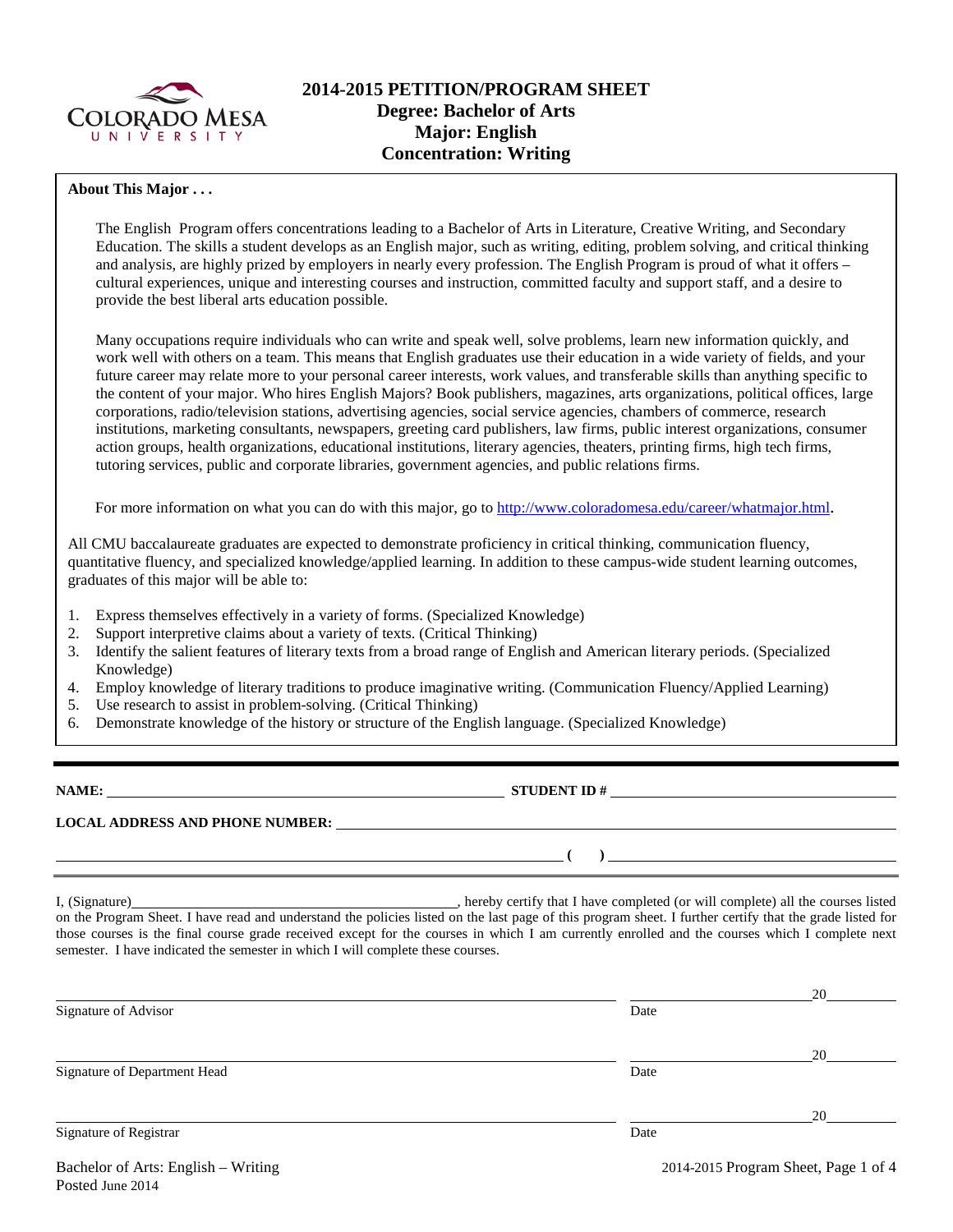#### **Students should work closely with a faculty advisor when selecting and scheduling courses prior to registration.**

Degree Requirements:

- 120 semester hours total (Students must complete a minimum of 30 of the last 60 hours of credit at CMU, with at least 15 semester hours in major discipline courses numbered 300 or higher).
- 40 upper division credits (A minimum of 15 taken at the 300-400 course levels within the major at CMU).
- 2.00 cumulative GPA or higher in all CMU coursework
- 2.00 cumulative GPA or higher in coursework toward the major content area
- Pre-collegiate courses (usually numbered below 100) cannot be used for graduation.
- All English majors must maintain at least a 3.0 average in their upper division ENGL courses.
- When filling out the program sheet a course can be used only once.
- A student must follow the CMU graduation requirements either from 1) the program sheet for the major in effect at the time the student officially declares a major; or 2) a program sheet for the major approved for a year subsequent to the year during which the student officially declares the major and is approved for the student by the department head. Because a program may have requirements specific to the degree, the student should check with the faculty advisor for additional criteria. It is the student's responsibility to be aware of, and follow, all requirements for the degree being pursued. Any exceptions or substitutions must be approved by the student's faculty advisor and Department Head.
- See the "Undergraduate Graduation Requirements" in the catalog for additional graduation information.

**GENERAL EDUCATION REQUIREMENTS** (31 semester hours) See the current catalog for a list of courses that fulfill the requirements below. If a course is on the general education list of options and a requirement for your major, you must use it to fulfill the major requirement and make a different selection within the general education requirement.

| Course No Title                                                                                                                                                                                                                                                                           |        | Sem.hrs Grade Term/Trns |
|-------------------------------------------------------------------------------------------------------------------------------------------------------------------------------------------------------------------------------------------------------------------------------------------|--------|-------------------------|
| <b>English</b> (6 semester hours, must receive a grade of "C" or better and<br>must be completed by the time the student has 60 semester hours.)<br><b>ENGL 111 English Composition</b><br><b>ENGL 112 English Composition</b>                                                            | 3<br>3 |                         |
| Math: MATH 110 or higher (3 semester hours, must receive a grade of<br>"C" or better, must be completed by the time the student has 60 semester<br>hours.)                                                                                                                                |        |                         |
| Humanities (3 semester hours)                                                                                                                                                                                                                                                             |        |                         |
| Social and Behavioral Sciences (6 semester hours)<br><u> De la Carlo de la Carlo de la Carlo de la Carlo de la Carlo de la Carlo de la Carlo de la Carlo de la Carlo de la Carlo de la Carlo de la Carlo de la Carlo de la Carlo de la Carlo de la Carlo de la Carlo de la Carlo de l</u> |        |                         |
| <u> 1989 - Jan James James Jan James James James James James James James James James James James James James Jam</u><br><b>Natural Sciences</b> (7 semester hours, one course must include a lab)                                                                                         |        |                         |
|                                                                                                                                                                                                                                                                                           |        |                         |
| <b>History</b> (3 semester hours)<br>HIST<br><u> 1989 - Johann John Stein, market fan it ferstjer fan it ferstjer fan it ferstjer fan it ferstjer fan it fers</u>                                                                                                                         |        |                         |

Course No Title Sem.hrs Grade Term/Trns **Fine Arts** (3 semester hours) \_\_\_\_\_\_ \_\_\_\_ \_\_\_\_\_\_\_\_\_\_\_\_\_\_\_\_\_\_\_\_\_\_\_\_ \_\_\_\_ \_\_\_\_\_ \_\_\_\_\_\_\_\_

#### **OTHER LOWER DIVISION REQUIREMENTS** (6 semester hours)

**Kinesiology** (3 semester hours)

| <b>KINE 100</b> | Health and Wellness |  |
|-----------------|---------------------|--|
| KINA            |                     |  |
| <b>KINA</b>     |                     |  |

\_\_\_\_\_\_ \_\_\_\_ \_\_\_\_\_\_\_\_\_\_\_\_\_\_\_\_\_\_\_\_\_\_\_\_ \_\_\_\_ \_\_\_\_\_ \_\_\_\_\_\_\_\_

**Applied Studies** (3 semester hours)

**FOUNDATION COURSES**(21 semester hours) Two **consecutive** classes in the **same** foreign language. Must receive a grade of "C" or better. FLAS 114 & 115 will **NOT** fulfill this requirement.

| <b>FLA</b>      |                                    |  |  |
|-----------------|------------------------------------|--|--|
| <b>FLA</b>      |                                    |  |  |
| <b>ENGL 210</b> | Introduction to Literary Studies 3 |  |  |
| <b>ENGL 254</b> | Survey of English Literature I 3   |  |  |
| <b>ENGL 255</b> | Survey of English Literature II 3  |  |  |
| <b>ENGL 261</b> | Survey of American                 |  |  |
|                 | Literature I                       |  |  |
| <b>ENGL 262</b> | Survey of American                 |  |  |
|                 | Literature II                      |  |  |
|                 |                                    |  |  |

#### **ENGLISH – WRITING CONCENTRATION REQUIREMENTS**

(36 semester hours) Must pass all courses with a grade of "C" or higher. All English majors must maintain at least a 3.0 average in their **upper division ENGL** courses.

#### **English Core** (6 semester hours)

| ENGL 421 | Introduction to Literary Theory        |  |  |
|----------|----------------------------------------|--|--|
|          | And Criticism                          |  |  |
|          | *ENGL 494 Senior Seminar in Literature |  |  |

\*ENGL 494 Seminar in Literature must be taken after 90 semester hours have been accumulated. A student may take the seminar in the junior year, but must take it again in the senior year. The junior-year class will count as an elective.

#### **CONCENTRATION IN WRITING** (30 Semester Hours)

| Roots of Modern Rhetoric<br><b>ENGL 386</b><br>3<br>ENGL 492<br>Seminar in Writing<br>3<br>Choose one of the following two courses: |                 | <b>Required Courses (9 semester hours)</b> |  |
|-------------------------------------------------------------------------------------------------------------------------------------|-----------------|--------------------------------------------|--|
|                                                                                                                                     |                 |                                            |  |
|                                                                                                                                     |                 |                                            |  |
| 3<br>Language<br>OR<br><b>ENGL 451</b><br>Structure of the English<br>Language<br>3                                                 | <b>ENGL 440</b> | History of the English                     |  |

**Literary Backgrounds** (6 semester hours) Choose one course from Early Literature List and one course from Later Literatures.

**Early Literature:** Choose one class from Electives list on pg 3. ENGL \_\_\_\_ \_\_\_\_\_\_\_\_\_\_\_\_\_\_\_\_\_\_\_\_\_\_\_\_ 3 \_\_\_\_\_ \_\_\_\_\_\_\_\_

**Later Literatures:** Choose one course from Electives list below.  $ENGL \t 3$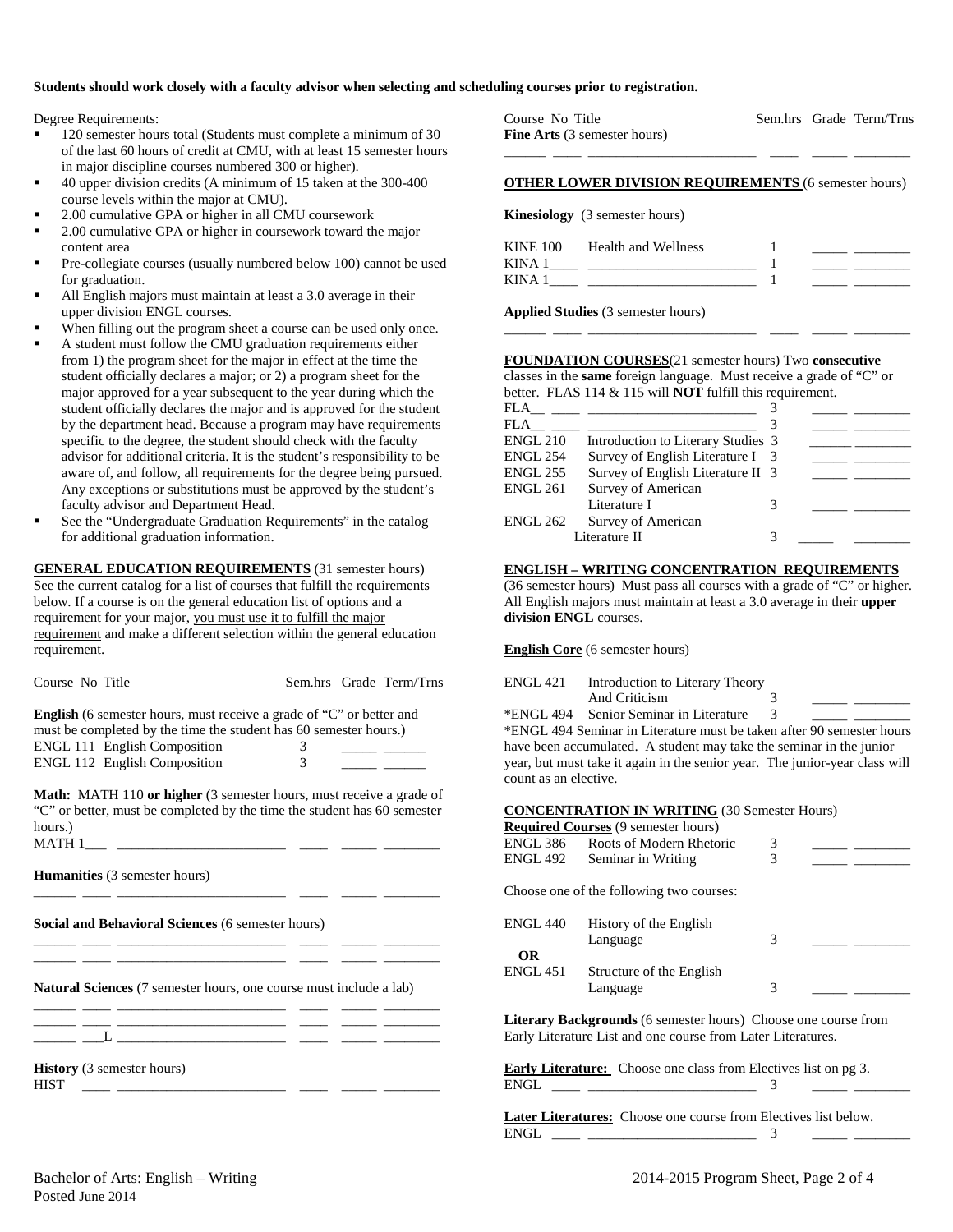| Course No Title |  | Sem.hrs Grade Term/Trns |
|-----------------|--|-------------------------|
|                 |  |                         |

**Writing** (9 semester hours) Choose three writing courses from Electives list below.

|      | <b>English Electives</b> (6 semester hours) Choose two courses from the |
|------|-------------------------------------------------------------------------|
|      | English Electives listed below. One course must be upper division.      |
| ENGL |                                                                         |
| ENGL |                                                                         |

ENGL 301 Classical Greek and Latin Literature (3 ENGL 311 English Medieval Literature (3) ENGL 313 English Renaissance Literature (3)

#### **LATER LITERATURE ELECTIVES**

ENGL 314 American Literature to 1830 (3) ENGL 315 American Literature 1830-1870 (3) ENGL 316 American Literature 1870-1900 (3) ENGL 330 Women in World Thought and Literature (3) ENGL 435 American Literature 1900-1945 (3)

#### **WRITING ELECTIVES**

ENGL 250 Introduction to Creative Writing (3) ENGL 380 Creative Writing: Non-Fiction (3) ENGL 381 Creative Writing: Fiction (3) ENGL 382 Creative Writing: Crafting Fiction(3) ENGL 383 Creative Writing: Poetry (3)

#### **ENGLISH ELECTIVES** (6 Semester Hours) Select from: **One class must be upper division**

ENGL 131 Western World Literature I (3) ENGL 132 Western World Literature II (3) ENGL 150 Introduction to Literature (3) ENGL 222 Mythology (3) ENGL 231 Non-Western World Literature I (3) ENGL 232 Non-Western World Literature II (3) ENGL 240 Children's Literature (3) ENGL 250 Introduction to Creative Writing (3) ENGL 301 Classical Literature (3) ENGL 311 English Medieval Literature (3) ENGL 313 English Renaissance Literature (3) ENGL 314 American Literature to 1830 (3) ENGL 315 American Literature 1830-1870 (3) ENGL 316 American Literature 1870-1900 (3) ENGL 330 Women in World Thought and Literature (3) ENGL 335 The Bible as Literature (3) ENGL 343 Language and Literacy (3) ENGL 365 Literature for Young Adults (3) ENGL 370 Major Authors (3) ENGL 380 Creative Writing: Nonfiction (3) ENGL 381 Creative Writing: Fiction (3)

Course No Title Sem.hrs Grade Term/Trns

**Electives** (All college-level courses appearing on your final transcript, **not listed above** that will bring your total semester hours to 120 hours.) (26 semester hours; 4-7 hours of upper division may be needed.)

| . .                  | <u> The Communication</u>                                                                                                                                                                                                            |  |  |
|----------------------|--------------------------------------------------------------------------------------------------------------------------------------------------------------------------------------------------------------------------------------|--|--|
|                      |                                                                                                                                                                                                                                      |  |  |
|                      |                                                                                                                                                                                                                                      |  |  |
|                      |                                                                                                                                                                                                                                      |  |  |
|                      | <u> 1989 - Andrea Andrews, amerikan bisa di sebagai perangan perangan perangan perangan perangan perangan perangan</u>                                                                                                               |  |  |
|                      |                                                                                                                                                                                                                                      |  |  |
| - <del>- - -</del> - | <u> 1980 - Jan Barnett, fransk komponist for de format for de format for de format for de format for de format for</u>                                                                                                               |  |  |
|                      | <u> The Common Common Common Common Common Common Common Common Common Common Common Common Common Common Common Common Common Common Common Common Common Common Common Common Common Common Common Common Common Common Common</u> |  |  |
|                      |                                                                                                                                                                                                                                      |  |  |
| . _____              |                                                                                                                                                                                                                                      |  |  |
|                      |                                                                                                                                                                                                                                      |  |  |
|                      |                                                                                                                                                                                                                                      |  |  |

### **MOVE THIS OVER TO THE LEFT MARGIN.**

ENGL 335 The Bible as Literature (3) ENGL 355 Shakespeare (3) ENGL 470 18th Century British Literature (3)

ENGL 436 American Literature 1945-Present (3) ENGL 438 Ethnic Experiences in U.S. Literature (3) ENGL 471 British Romanticism (3) ENGL 475 Victorian Literature (3) ENGL 478 20th Century British Literature (3)

ENGL 384 Art of the Essay (3) ENGL 385 Technical and Professional Writing (3) ENGL 388 Creative Writing: Crafting Poetry (3) ENGL 396 (when applicable) Topics (1-3) ENGL 496 (when applicable) Topics (1-3)

ENGL 382 Creative Writing: Crafting Fiction ENGL 383 Creative Writing: Poetry (3) ENGL 384 Art of the Essay (3) ENGL 385 Technical Writing (3) ENGL 387 Literary Editing and Publishing (3) ENGL 388 Creative Writing: Crafting Poetry (3) ENGL 390 Introduction to Film Studies (3) ENGL 395 Independent Study (1-3) ENGL 396 Topics (1-3) ENGL 415 American Folklore (3) ENGL 421 Introduction to Literary Theory and Criticism (3) ENGL 423 Genre Studies (3) ENGL 435 American Literature 1900-1945 (3) ENGL 436 American Literature 1945 to the Present (3) ENGL 438 Ethnic Experience in U.S. Literature (3) ENGL 440 History of the English Language (3) ENGL 451 Structure of the English Language (3) ENGL 470 18<sup>th</sup> Century British Literature (3) ENGL 471 British Romanticism (3) ENGL 475 Victorian Literature (3) ENGL 478 20<sup>th</sup> Century British Literature (3) ENGL 495 Independent Study (1-3) ENGL 496 Topics (1-3)